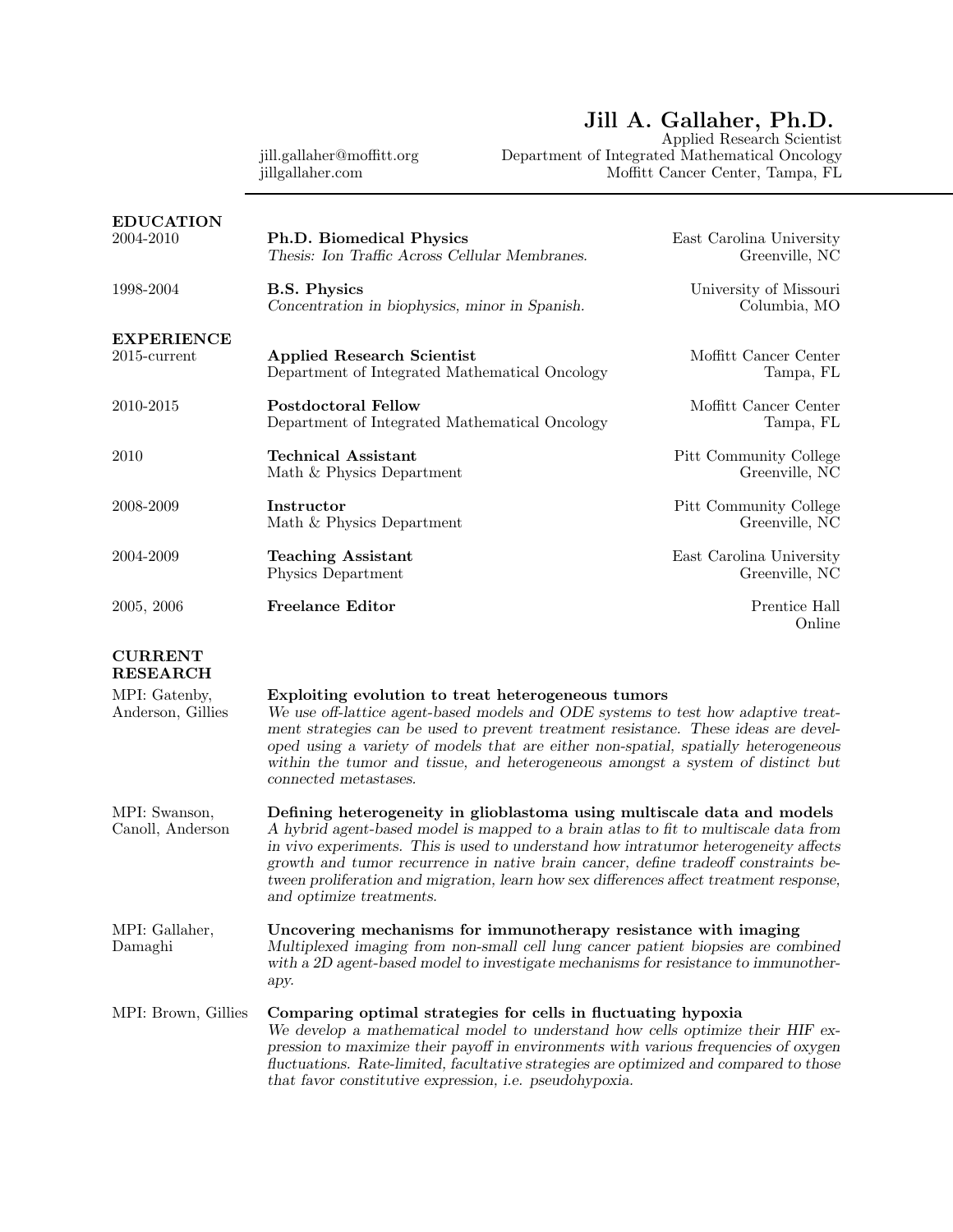| <b>FUNDING</b> |                                                                                                                                                                                                                                        |                                                                                                       |  |
|----------------|----------------------------------------------------------------------------------------------------------------------------------------------------------------------------------------------------------------------------------------|-------------------------------------------------------------------------------------------------------|--|
| 2019           | \$50K pilot grant<br>Preventing relapse in pediatric metastatic osteosarcoma using evolutionary-informed<br>approaches                                                                                                                 | Moffitt IMO workshop                                                                                  |  |
| 2018           | \$32K pilot grant renewal<br>Investigating phenotypic & microenvironmental mechanisms for immunotherapy re-<br>sponse                                                                                                                  | Moffitt PSOC                                                                                          |  |
|                | \$50K pilot grant<br>Inference of evolutionary tumor-immune dynamics to predict treatment strategies in<br>BRAF-mutant melanoma                                                                                                        | Moffitt IMO workshop                                                                                  |  |
| 2017           | \$10K pilot grant<br>Investigating phenotypic & microenvironmental mechanisms for immunotherapy re-<br>sponse                                                                                                                          | Moffitt PSOC                                                                                          |  |
| 2013           | \$50K Pilot grant<br>A real-time adaptive treatment platform to extend survival in lung cancers with<br>EGFR mutation                                                                                                                  | Moffitt IMO workshop                                                                                  |  |
| 2012           | \$50K Pilot grant<br>Improving treatment strategies for patients with metastatic castrate resistant prostate<br>cancer through personalized computational modeling                                                                     | Moffitt IMO workshop                                                                                  |  |
| <b>AWARDS</b>  |                                                                                                                                                                                                                                        |                                                                                                       |  |
| 2020           | Travel grant - poster presenter<br>Moffitt Quantitative Science Division<br>AACR Evolutionary Dynamics in Carcinogenesis & Therapy Response Denver, CO                                                                                 |                                                                                                       |  |
| 2017           | Travel grant - workshop participant<br>Women Advancing Mathematical Biology<br>Travel grant - invited speaker<br>Maths in the CSBC & PSON                                                                                              | MBI at OSU<br>Columbus, OH<br>The Mayo Clinic<br>Scottsdale, AZ                                       |  |
| 2015           | Travel grant - invited speaker<br>Cancer Evolution through Space and Time<br>Travel grant - workshop participant<br>Many-cell Systems Modelling<br>Travel grant - workshop participant<br>Tumor Heterogeneity and the Microenvironment | Max Planck Institute<br>Plön, Germany<br>NIMBioS at UT<br>Knoxville, TN<br>MBI at OSU<br>Columbus, OH |  |
| 2014           | Travel grant - invited Speaker<br>Ecology and Evolution of Cancer                                                                                                                                                                      | $\operatorname{MBI}$ at $\operatorname{OSU}$<br>Columbus, OH                                          |  |
| 2013           | Travel grant - invited minisymposium speaker<br>Society for Mathematical Biology                                                                                                                                                       | ASU<br>Tempe, AZ                                                                                      |  |
| 2012           | Travel grant - contributed speaker<br>Society for Mathematical Biology                                                                                                                                                                 | UT<br>Knoxville, TN                                                                                   |  |
| 2011           | Travel grant - contributed speaker<br>ECMTB $&$ SMB Joint meeting                                                                                                                                                                      | Jagiellonian University<br>Krakow, Poland                                                             |  |
| 2006           | Travel grant - poster presenter<br>American Society for Laser Medicine and Surgery                                                                                                                                                     | Boston, MA                                                                                            |  |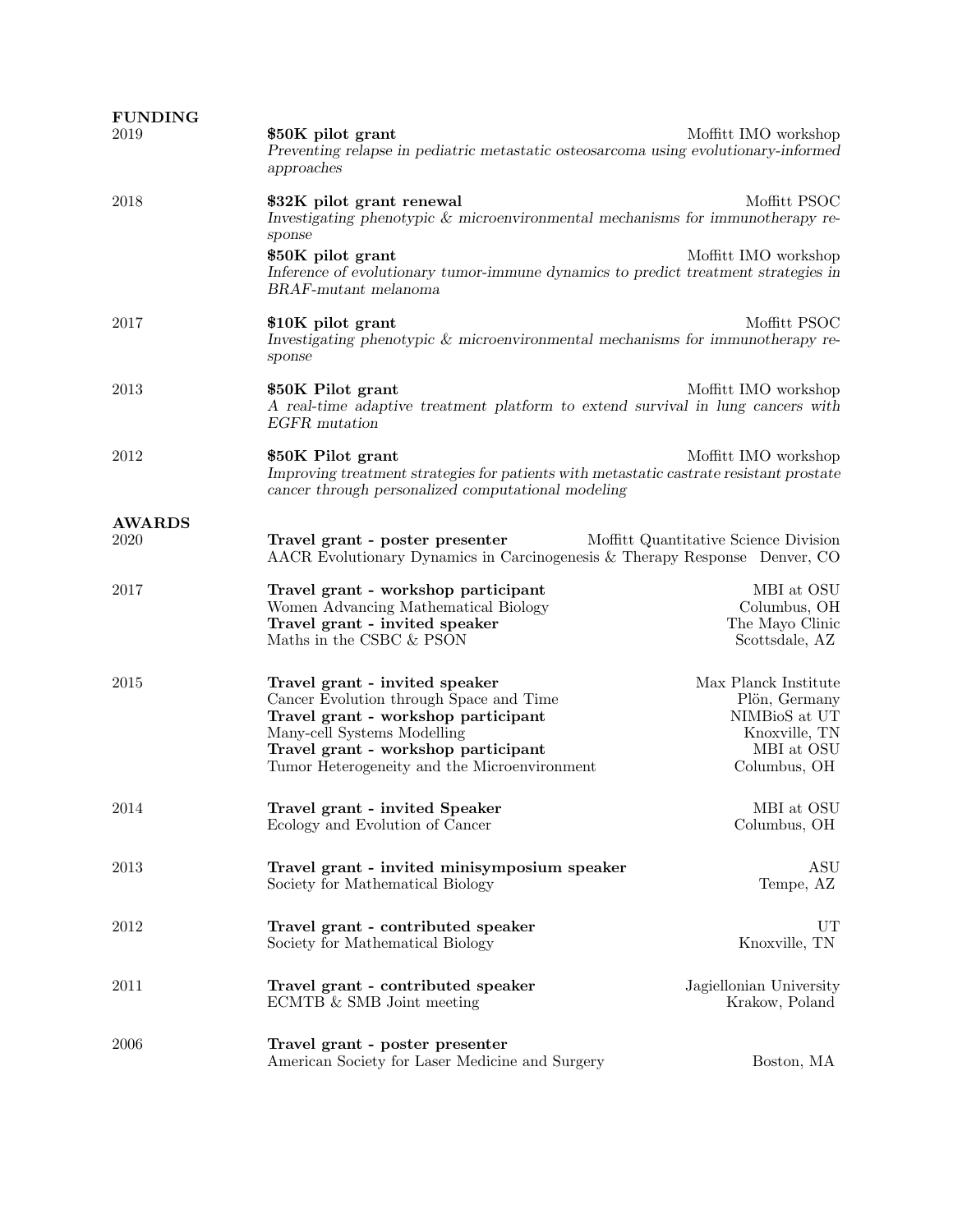| <b>PROFESSIONAL</b><br><b>MEMBERSHIPS</b>                                                                                                                    | Society for Mathematical Biology (2011-2013, 2018-2020)<br>American Association for Cancer Research (2011, 2014, 2020)<br>International Society for Evolution, Ecology and Cancer (2017)<br>Society for Industrial and Applied Mathematics (2016)<br>European Society for Theoretical and Mathematical Biology (2012, 2014)<br>Biophysical Society (2008-2009)<br>American Society for Lasers in Surgery and Medicine (2006) |                                                                                                                                                                                                    |                       |  |
|--------------------------------------------------------------------------------------------------------------------------------------------------------------|------------------------------------------------------------------------------------------------------------------------------------------------------------------------------------------------------------------------------------------------------------------------------------------------------------------------------------------------------------------------------------------------------------------------------|----------------------------------------------------------------------------------------------------------------------------------------------------------------------------------------------------|-----------------------|--|
| LANGUAGES &<br><b>SOFTWARE</b>                                                                                                                               | Java, MATLAB, Python, R, C++, FORTRAN, Mathematica, L <sup>A</sup> T <sub>E</sub> X, HTML, Pro-<br>cessing, ImageJ.<br>Spoken: English, Spanish                                                                                                                                                                                                                                                                              |                                                                                                                                                                                                    |                       |  |
| <b>REVIEWING</b>                                                                                                                                             | Acta Biotheoretica<br><b>BMC</b> Bioinformatics<br>Cell Reports<br>J of Can Res & Clin Onc<br>Journal of Theoretical Biology<br>Mathematical Biosciences<br><b>PLOS</b> Computational Biology<br>Scientific Reports                                                                                                                                                                                                          | Bulletin of Mathematical Biology<br><b>British Lung Foundation</b><br>Clinical and Translational Medicine<br><b>JRS</b> Interface<br>J Translational Medicine<br>Nature Communications<br>PLOS One |                       |  |
| <b>MENTORING</b><br>$2018$ -present                                                                                                                          | PhD student in Medical Engineering at USF                                                                                                                                                                                                                                                                                                                                                                                    | Moffitt Cancer Center                                                                                                                                                                              |                       |  |
| 2016                                                                                                                                                         | Future Leaders in Interdisciplinary Cancer Research                                                                                                                                                                                                                                                                                                                                                                          | Moffitt Cancer Center                                                                                                                                                                              |                       |  |
| 2015-2019                                                                                                                                                    | High School Internship Program                                                                                                                                                                                                                                                                                                                                                                                               |                                                                                                                                                                                                    | Moffitt Cancer Center |  |
| <b>SERVICE</b>                                                                                                                                               | 2017 Moffitt Postdoctoral Association Social committee: website design<br>2020-2021 Data Dashers Team co-captain for Miles for Moffitt                                                                                                                                                                                                                                                                                       |                                                                                                                                                                                                    |                       |  |
| <b>ORGANIZED</b><br><b>WORKSHOPS</b>                                                                                                                         | "ICML Workshop on Computational Biology." Organization committee. Interna-<br>tional Conference on Machine Learning, 2020-2021, Virtual.                                                                                                                                                                                                                                                                                     |                                                                                                                                                                                                    |                       |  |
| <b>ORGANIZED</b><br><b>MINISYMPOSIA</b>                                                                                                                      | "The cancer ecosystem: optimizing treatment based on evolution". Co-organized<br>with Alexander R. A. Anderson. Society for Mathematical Biology, Jul 2018, Sydney<br>Australia.                                                                                                                                                                                                                                             |                                                                                                                                                                                                    |                       |  |
|                                                                                                                                                              | "Predicting the rapeutic outcomes using mathematical models of cancer." Co-organized<br>with Jana Gevertz. SIAM Life Sciences, Jul 2016, Boston, MA.                                                                                                                                                                                                                                                                         |                                                                                                                                                                                                    |                       |  |
|                                                                                                                                                              | "Zooming in and out: connecting individual and population behavior." <i>European</i><br>Society for Mathematical and Theoretical Biology, Jun 2014, Gothenburg, Sweden.                                                                                                                                                                                                                                                      |                                                                                                                                                                                                    |                       |  |
| "Agent-based simulations in oncology: applications to the rapeutics." Co-organized<br>with MunJu Kim. Society for Mathematical Biology, Jun 2013, Tempe, AZ. |                                                                                                                                                                                                                                                                                                                                                                                                                              |                                                                                                                                                                                                    |                       |  |
| <b>PUBLICATIONS</b>                                                                                                                                          | Strobl, M.A.R., Gallaher, J., West, J., Robertson-Tessi, M., Maini, P.K., Anderson,<br>A.R.A. "Spatial structure impacts adaptive therapy by shaping intr-tumoral compe-<br>tition." Communications Medicine. (2022).                                                                                                                                                                                                        |                                                                                                                                                                                                    |                       |  |
|                                                                                                                                                              | Pressley, M., Gallaher, J.A., Brown, J.S., Tomaszewski, M.R., Borad, P., Damaghi,<br>M., Gillies, R.J., Whelan, C.J. "Cycling hypoxia selects for constitutive HIF stabi-<br>lization." Scientific Reports. (2021).                                                                                                                                                                                                          |                                                                                                                                                                                                    |                       |  |
|                                                                                                                                                              | Gallaher, J., Hawkins-Daarud, A., Massey, S., Swanson, K.R.S., Canoll, P., and An-<br>derson, A.R.A. "From cells to tissue: How cell scale heterogeneity impacts glioblas-<br>toma growth and treatment response." PLOS Computational Biology. (2020).                                                                                                                                                                       |                                                                                                                                                                                                    |                       |  |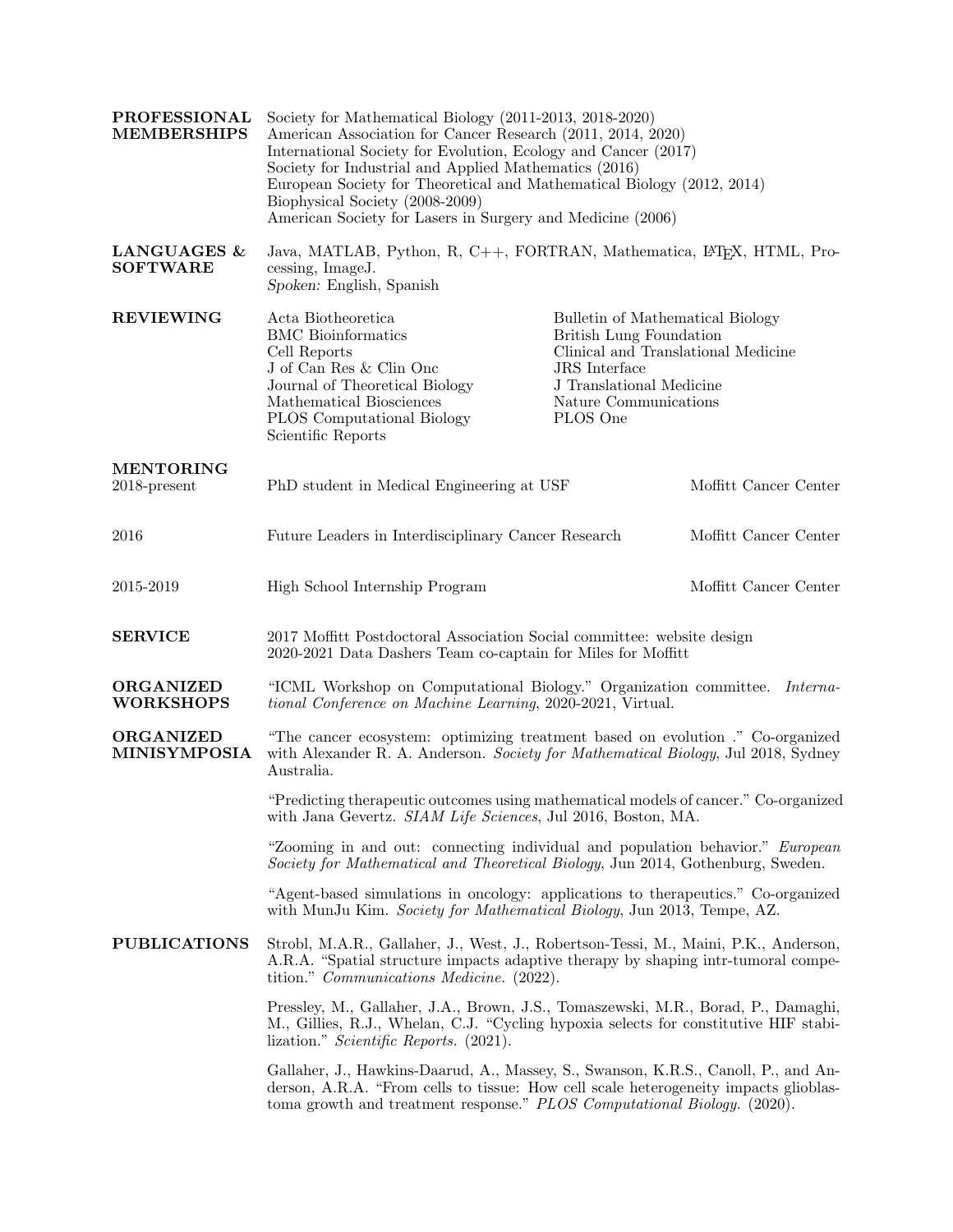Bravo, R. R., Baratchart, E., West, J., Schenck, R. O., Miller, A., Gallaher, J., Gatenbee, C. D., Basanta, D., Robertson-Tessi, M., Anderson, A. R. A. "Hybrid Automata Library: A modular platform for efficient hybrid modeling with real-time visualization." PLOS Computational Biology. (2020).

Gallaher, J., Brown, J., and Anderson, A.R.A. "The impact of proliferation-migration tradeoffs on phenotypic evolution in cancer." Scientific Reports. 9(2019). \*In the Top 100 most downloaded articles from Scientific Reports - 2019.

Massey, S. C., Hawkins-Daarud, A., Gallaher, J., Anderson, A. R. A., Canoll, P., Swanson, K. R. "Lesion Dynamics Under Varying Paracrine PDGF Signaling in Brain Tissue." Bull Math Biol. (2019).

Gallaher, J., Larripa, K., Renardy, M., Shtylla, B., Tania, N., White, D., Wood, K., Zhu, Li., Passey, C., Robbins, M., Bezman, N., Shelat, S., Cho, H. J., Moore, H. "Methods for determining key components in a mathematical model for tumorimmune dynamics in multiple myeloma", Journal of Theoretical Biology. 458 (2018): 31-46.

Gallaher, J., Larripa, K., Ledzewicz, U., Renardy, M., Shtylla, B., Tania, N., White, D., Wood, K., Zhu, Li., Passey, C., Robbins, M., Bezman, N., Shelat, S., Cho, H. J., Moore, H. "A mathematical model for tumor-immune dynamics in multiple myeloma", In Understanding Complex Biological Systems with Mathematics. Springer, 2018.

Gallaher, J., Enriquez-Navas, P. M., Luddy, K. A., Gatenby, R. A., and Anderson, A. R. A. "Spatial Heterogeneity and Evolutionary Dynamics Modulate Time to Recurrence in Continuous and Adaptive Cancer Therapies." Cancer Research. 78(2018): 2127-39.

Juliano, J., Gil, O., Hawkins-Daarud, A., Noticewala, S. Rockne, R.C., Gallaher, J., Massey, S., Sims, P. A., Anderson, A.R.A., Swanson, K.R.S., and Canoll, P. "Comparative dynamics of microglial and glioma cell motility at the infiltrative margin of brain tumors." JR Soc Interface. 15 (2018): 2017058.

Massey, S. C., Rockne, R. C., Hawkins-Daarud, A., Gallaher, J., Anderson, A. R. A., Canoll, P., Swanson, K. R. "Simulating PDGF-Driven Glioma Growth and Invasion in an Anatomically Accurate Brain Domain." Bull Math Biol. (2017): 1-18.

Gallaher, J. A., Hawkins-Daarud, A., Massey, S. C., Swanson, K. R., and Anderson, A. R. A. "Hybrid approach for parameter estimation in agent-based models." BioRxiv. (2017): 1-3.

Saeed-Vafa, D., Bravo, R., Dean, J. A., El-Kenawi, A., Mon Père, N., Strobl, M., Daniels, C., Stringfield, O., Damaghi, M., Tunali, I., Brown, L. V., Curtin, L., Nichol, D., Peck, H., Gillies, R. J., and Gallaher, J. A. "Combining radiomics and mathematical modeling to elucidate mechanisms of resistance to immune checkpoint blockade in non-small cell lung cancer." BioRxiv. (2017): 1-5.

Gatenbee, C., Folguera-Blasco, N., Daniels, C., Gallaher, J., Rockne, R., Nicholson, M., Maniati, E., Kennedy, J., Luddy, K., Locke, F. L., Robertson-Tessi, M. "Exploiting Homeostatic Repopulation to Increase DC Vaccine Efficacy in Multiple Myeloma." BioRxiv. (2016): 1-3.

Gallaher, J. and Anderson, A.R.A. "The role of contact inhibition in intratumoral heterogeneity: An off-lattice individual based model." bioRxiv, 036467 (2016): 1-3.

Gallaher, J., Cook, L. M., Gupta, S. Araujo, A., Dillon, J. Park, J. Y., Scott, J. G., Pow-Sang, J., Basanta, D., and Lynch C. C. "Improving treatment strategies for patients with metastatic castrate resistant prostate cancer through personalized computational modeling." Clinical & Experimental Metastasis. 31 (2014): 991-999.

Gallaher, J., Babu, A., Plevritis, S., Anderson, A. R. A. . "Bridging population and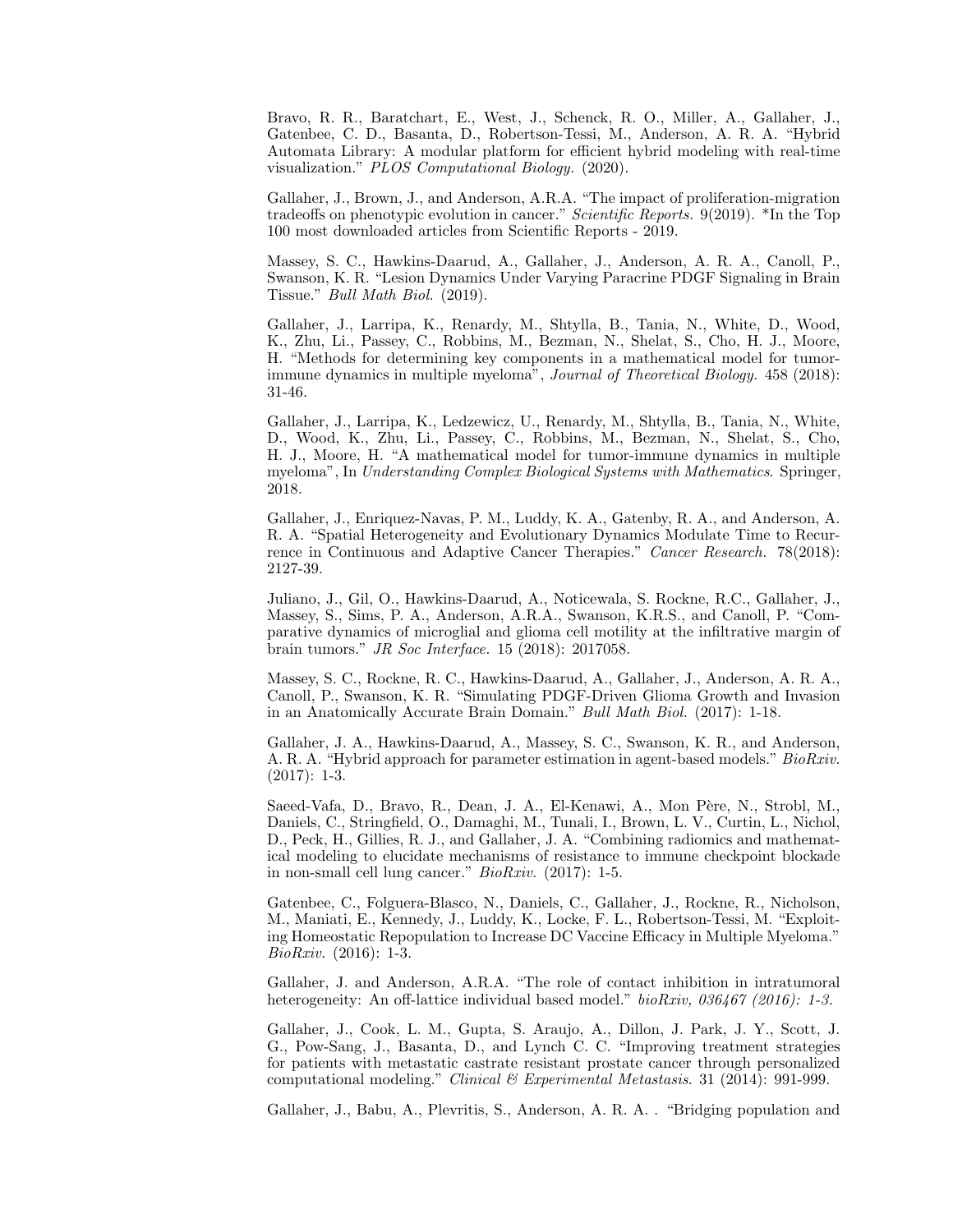tissue scale tumor dynamics: A new paradigm for understanding differences in tumor growth and metastatic disease." Cancer Research. 74 (2014): 426-435.

Gallaher, J., Anderson, A. R. A. . "Evolution of intratumoral phenotypic heterogeneity: the role of trait inheritance." Interface Focus. 3 (2013): 20130016.

Bier, M., Gallaher, J. "Ion Traffic Through a Cell Membrane - and How its 1/f Noise Connects to Gambler's Ruin, Catalan Numbers and Zipf's Law." Fluctuation and Noise Letters. 10 (2011): 419-430.

Gallaher, J., Wodzińska, K., Heimburg, T., and Bier, M. "Ion-channel-like Behavior in Lipid Bilayer Membranes at the Melting Transition." Physical Review E 81 (2010): 061925.

Gallaher, J., Bier, M., and Siegenbeek van Heukelom, J. "First Order Phase Transition and Hysteresis in a CellOs Maintenance of the Membrane Potential - An Essential Role for the Inward Potassium Rectifiers." Biosystems 101 (2010): 149-155.

Barakat, I., Gallaher, J., Chen, H., and Lee, R. C. "In Vivo Electroporation: An Important Injury Mechanism in Electrical Shock Trauma." In Advanced Electroporation Techniques in Biology and Medicine, edited by A. Pakhomov, D. Miklavcic, and M. Markov. Boca Raton, FL: CRC Press, 2010.

Gallaher, J., Bier, M., and Siegenbeek van Heukelom, J. "The Role of Chloride Transport in the Control of the Membrane Potential in Skeletal Muscle - Theory and Experiment." Biophysical Chemistry 143 (2009): 18-25.

INVITED TALKS "Agent-based modelling in glioblastoma". Keynote speaker at Workshop on Computational Modelling of Cancer Biology and Treatments, July 2021, Virtual.

> "Using tumor dynamics to characterize and treat metastatic cancer". Invited by Suzanne Sindi to the University of California, Merced Applied Mathematics department meeting, May 2021, Virtual.

> "Dynamics of spatial metastatic systems during adaptive therapy". Cancer Adaptive Therapy Models, December 2020, Virtual.

> "Improving systemic measures of tumor burden in metastatic prostate cancer: connecting PSA, AR, and testosterone dynamics to resistance mechanisms ". Moffitt Virtual Scientific Symposium, May 2020, Virtual.

> "Applied mathematics in biology and cancer". May 12: A celebration of Women in Mathematics in honor of Miryam Mirzahkani, May 2020, Virtual.

> "Evolutionary Therapies". Darwin Days - Hillsborough County Schools, Feb 2020, Tampa, FL.

> "Systemic dynamics of multiple metastases during adaptive therapy". Society for Mathematical Biology, Jul 2019, Montreal, Quebec, Canada.

> "Growth-factor driven glioblastoma: connecting a hybrid agent-based model to multiscale data". BIRS Workshop: Mathematical and Statistical Challenges of connecting models to biological data, Nov 2018, Banff, Alberta, Canada.

> "Modeling growth and treatment dynamics in PDGF-driven glioblastoma: how heterogeneity manifests across scales". Society for Mathematical Biology, Jul 2018, Sydney, Australia.

> "Adaptive vs continuous cancer therapy: Exploiting space and trade-offs in drug scheduling". Internationational Society for Evolution, Ecology, and Cancer, Dec 2017, Tempe, AZ.

> "Adaptive therapy for heterogeneous tumors: exploiting trade-offs and space in drug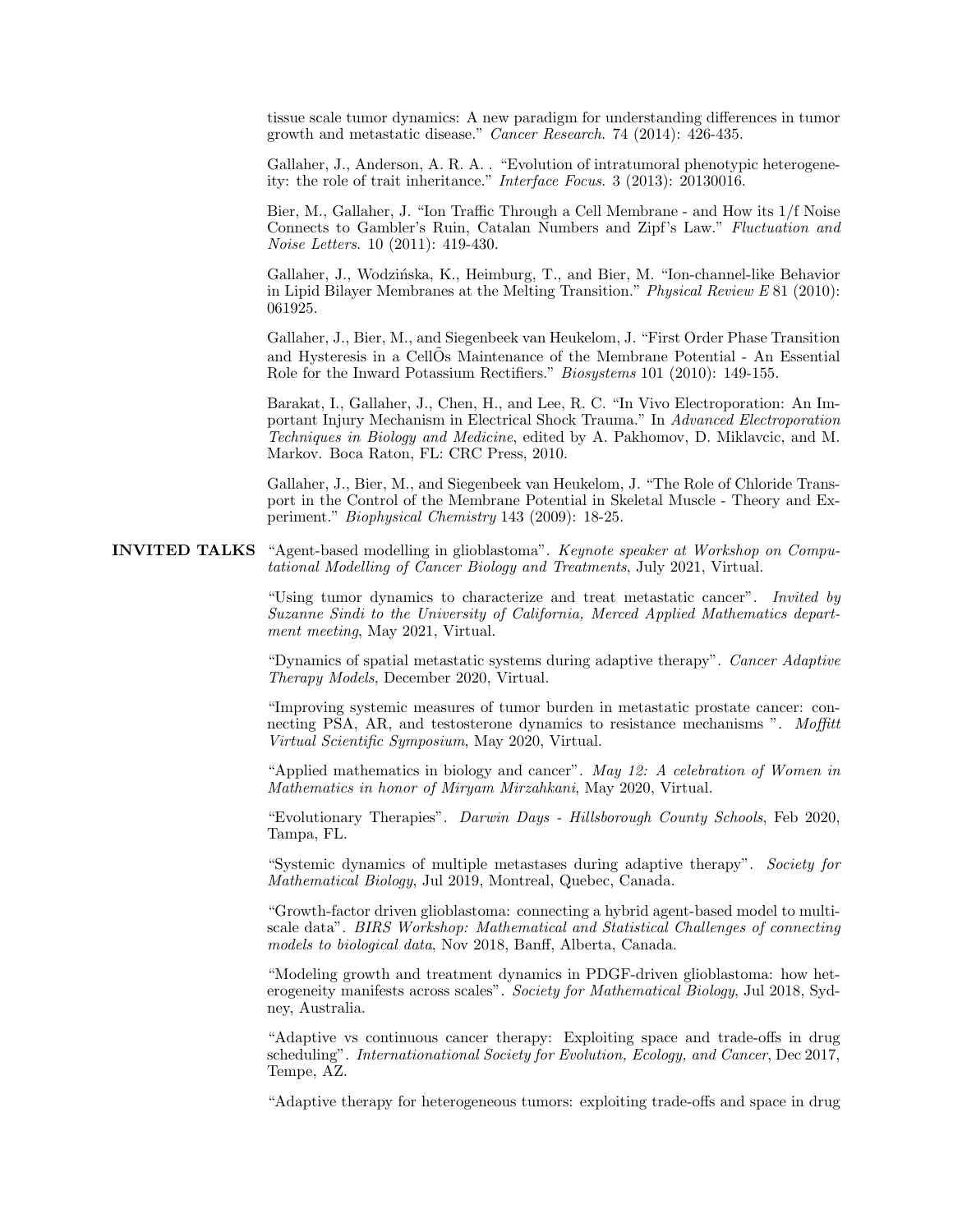scheduling". Modeling Biological Evolution, Apr 2017, Leicester, England.

"Growth-factor driven glioblastoma across scales: from the bulk to single cells in growth and treatment". Maths of the PSON  $\mathcal{B}$  ICBP Meeting, Feb 2017, Scottsdale, AZ.

"How a tumor's phenotypic distribution can guide treatment strategy". Society for Industrial and Applied Mathematics, Jul 2016, Boston, MA.

"Targeting the phenotype: treatment strategies for heterogeneous tumors". American Institute of Mathematical Sciences, Jul 2016, Orlando, FL.

"How a tumor's phenotypic distribution can guide treatment strategy". Invited by Rick Durrett to the Duke University Mathematics department meeting, May 2016, Durham, NC.

"Steering phenotypic evolution in heterogeneous tumors". Cancer Evolution through Space and Time at the Max Planck Institute for Evolutionary Biology, Sept 2015, Plön, Germany.

"Steering tumor heterogeneity: phenotypic selection vs clonal targeting ". Ecology and Evolution of Cancer workshop at the Mathematical Biosciences Institute, Sept 2014, Columbus, OH.

"Understanding the relative role of intrinsic and extrinsic heterogeneity in glioblastoma", in the minisymposium: Spatial Models in Cancer. European Conference on Mathematical and Theoretical Biology, Jun 2014, Gothenburg, Sweden.

"Hurry up and wait!: an agent-based model of glioblastoma with saltatory migration of single cells", in the minisymposium: Brain Oncology Network of Knowledge. Society for Mathematical Biology, Jun 2013, Tempe, AZ.

"Innate Sensitivity or acquired acclimation." Integrated Cancer Biology Program Math Meeting, Mar 2012, Tampa, FL.

"Competition breeds insight: elucidating trait inheritance through environmental stress." Integrated Cancer Biology Program Jr Investigators Meeting, Oct 2011, Cambridge, MA.

"From populations to cells and back again: linking primary growth rates to metastatic burden." Integrated Cancer Biology Program PI Meeting, Sept 2011, New York, NY.

"Phenotypic Inheritance in a growing tumor." CWI Life Sciences seminar, Jul 2011, Amsterdam, The Netherlands. Invited by Roeland Merks of the Biomodeling and Biosystems Analysis Group.

**CONTRIBUTED** TALKS 'Using adaptive therapy to characterize collective and individual characteristics of metastases." Society for Mathematical Biology Annual Meeting, Jun 2021, Virtual.

> "Traversing Scales: combining population statistics with tissue dynamics to link primary and metastatic disease." Society for Mathematical Biology Annual Meeting, Jul 2012, Knoxville, TN.

> "Phenotypic Inheritance Transforms heterogeneity in tumor growth." European Conference on Mathematical and Theoretical Biology & Society for Mathematical Biology Joint Meeting, Jun 2011, Krakow, Poland.

> "An analytic study of the bistable transmembrane voltage with hypokalemia." ECU Research and Creative Achievement Week, Mar 2009, Greenville, NC.

POSTERS Gallaher, J., Strobl, M., West, J., Robertson-Tessi, M., and Anderson, A. R. A. "The sum and the parts: dynamics of multiple and individual metastases during adaptive therapy." Moffitt Scientific Symposium, Apr 2021, Virtual.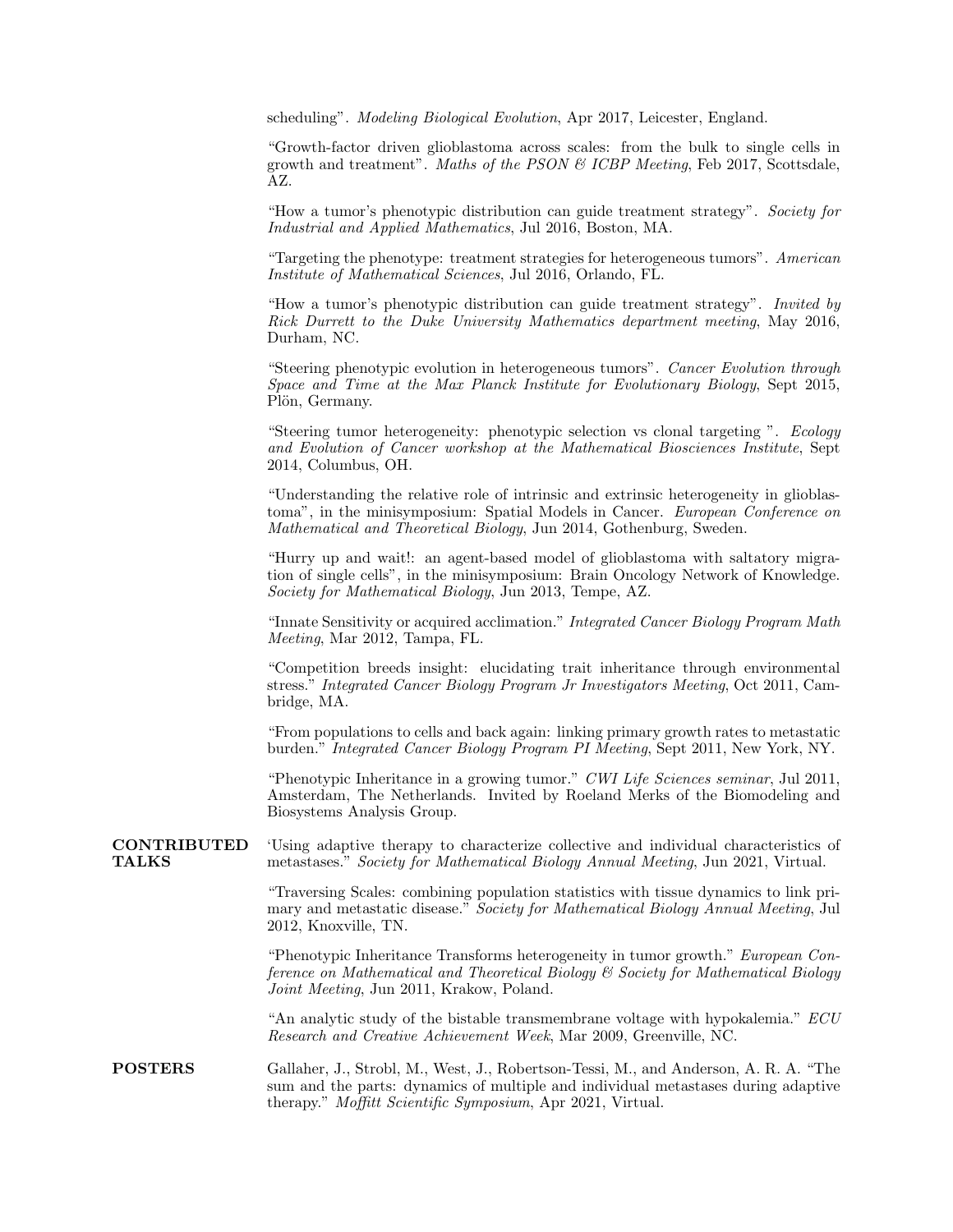Gallaher, J., and Anderson, A. R. A. "The impact of metastatic seeding on adaptive therapy." PSOC Annual Investigator's Meeting, Sept 2019, Tampa, FL.

Gallaher, J., Gatenby, R. A., and Anderson, A. R. A. "Systemic versus local dynamics of multiple metastases during adaptive therapy." Moffitt Scientific Symposium, May 2019, Tampa, FL.

Gallaher, J., Tunali, I., Bravo, R., Anderson, A. R. A., Gillies, R. J., Robertson-Tessi, M., and Damaghi, M. "Investigating phenotypic and microenvironmental mechanisms for immunotherapy response ." Moffitt Cancer Biology and Evolution Symposium, Jun 2018, Tampa, FL.

Gallaher, J., Hawkins-Daarud, A., Massey, S., Swanson, K. R., Canoll, P., and Anderson, A. R. A. "Heterogeneity across scales in GBM: Multiscale modeling posttreatment dynamics in PDGF-driven glioblastoma ." Moffitt Scientific Symposium, May 2018, Tampa, FL.

Gallaher, J., Enriquez-Navas, P. M, Luddy, K. A. Gatenby, R. A. and Anderson, A. R. A. "Adaptive Therapy for Heterogeneous Cancer: exploiting space and trade-offs in drug scheduling." Moffitt Scientific Symposium, May 2017, Tampa, FL.

Gallaher, J., Stringfield O., and Anderson, A. R. A. "Integrating patient-specific quantitative imaging with a dynamic mathematical tissue model to infer lung adenocarcinoma growth and outcome." 3rd Annual Moffitt Anatomic Pathology Symposium, Jan 2017, Sarasota, FL.

Gallaher, J., Hawkins-Daarud, A., Massey, S., Swanson, K. R., Canoll, P., and Anderson, A.R.A. "How heterogeneity influences post-treatment dynamics in PDGF-driven glioblastoma." Moffitt Scientific Symposium, May 2016, Tampa, FL.

Gallaher, J., Massey, S., Hawkins-Daarud, A., Swanson, K. R., Canoll, P., and Anderson, A.R.A. "Fitting models with single cell data in growth factor driven glioblastoma." Many-cell system modeling workshop at the National Institute for Mathematical and Biological Synthesis, Jul 2015, Knoxville, TN.

Gallaher, J., Tyson, D., Quaranta, V, and Anderson, A.R.A. "Heterogeneous responses to anticancer drugs." Joint PSOC/ICBP Maths meeting, Feb 2015, Tampa, FL.

Gallaher, J. and Anderson, A.R.A. "The velocity of phenotypic evolution." Tumor Heterogeneity and the Microenvironment workshop at the Mathematical Biosciences Institute, Feb 2015, Columbus, OH.

Gallaher, J. and Anderson, A.R.A. "Treating Intratumor heterogeneity: evolution and drug resistance." Moffitt Scientific Symposium, May 2014, Tampa, FL.

Gallaher, J. and Anderson, A.R.A. "Exploiting evolution to develop better personalized therapeutic strategies." American Association for Cancer Research session on Cellular Heterogeneity in the Tumor Microenvironment, Feb 2014, San Diego, CA.

Gallaher, J. and Anderson, A.R.A. "Treatment of Heterogeneous Tumors: shaping the phenotype space." Integrated Cancer Biology Program Prinicple Investigators Meeting, May 2013, Rockville, MD.

Gallaher, J., Canoll, P., Swanson, K. R., Anderson, A.R.A. "Does preexisting heterogeneity in glioblastoma inform post-treatment dynamics?" Society for Neuro-Oncology, Nov 2012, Washington D.C.

Gallaher, J., Babu, A., Plevritis, S., Anderson, A.R.A. "Traversing Scales: combining population statistics with tissue dynamics to link primary and metastatic disease." Moffitt Scientific Symposium, Apr 2012, Tampa, FL.

Gallaher, J., Tyson, D., Quaranta, V., Anderson, A.R.A. "Trait selection in a serum-